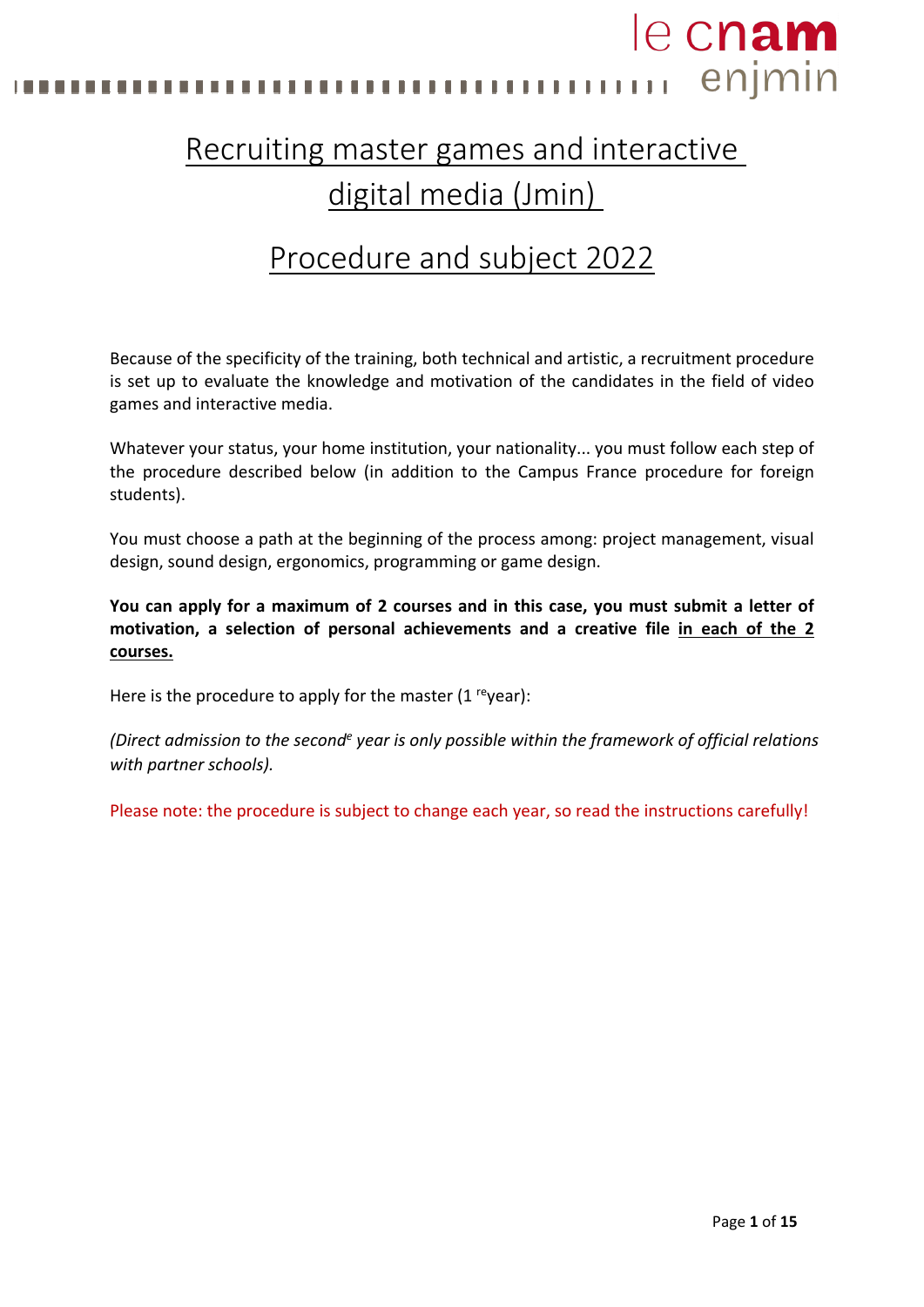le cnam **11** enjmin 

# Part 1: ADMINISTRATIVE APPLICATION (to be submitted on our platform Nextcloud between December 17, 2021 and January 28, 2022)

## **I. Creation of your personal space on our Nextcloud platform**

**You must create your personal space by filling in the requested information on our Nextcloud platform** *(accessible from December 17, 2021, closed on January 28, 2022 at 3:00 pm): https:*//recrutement.cnam-enjmin.fr/.

At the end of the registration process, you will receive an email containing your login (**candidate number** CANXXXX) and a password to submit your creative file and supporting documents. When you log in for the first time, we strongly advise you to change your password. Warning: the email may end up in the spam folder!

## **II. Deposit on Nextcloud of all the supporting documents requested below before January 28, 2022, 3:00 pm:**

*Please note:* please follow the nomenclature for documents uploaded in **PDF format** to Nextcloud below:

*A\_Proof of identity\_CANXXXX B\_Required level\_CANXXXX C\_Status\_CANXXXX D\_CV\_CANXXXX E\_LM\_CANXXXX*

*F\_Personal achievements\_CANXXXX G\_French certificate\_CANXXXX (only for non-French speaking students) H\_Creative file\_CANXXXX*

### **A. Proof of identity**

National identity card, residence permit, passport, driving license.

### **B. A certificate of schooling or a diploma justifying the required level:**

**What is the required level? Hold a degree of bac +3 / RNCP level 6 or equivalent**

- $\checkmark$  If you have the required level, please attach your diploma; if the diploma is in the process of being issued, please send your **certificate of completion:**
- National diploma (bachelor's degree, master's degree, doctorate, engineering degree).
- If other diploma or certificate: certificate of recognition of RNCP level 6 by the institution that delivered the training.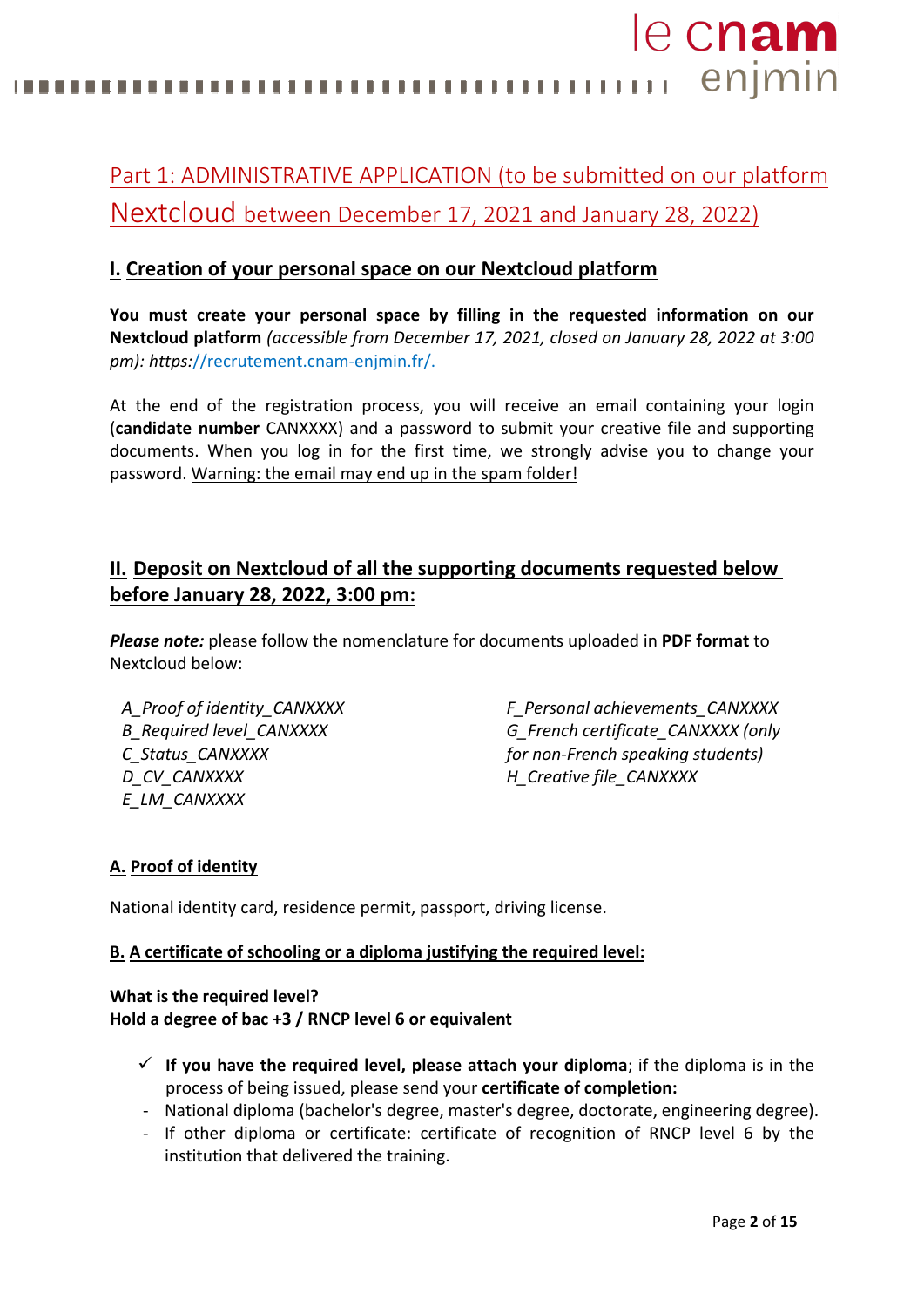### le cnam enjmin . . . . . . . . . . . . . . . . . . . . ...............

- **European Union Diploma:** certificate from the training institution justifying the obtaining of 180 ECTS cumulated thanks to the obtaining of 60 ECTS obtained each year during 3 years of study with passage to the higher level (ECTS: "European Credits Transfer System" represent the unit of measurement of the work of the student for all the UE and the UA. They are acquired if the student obtains a **mark equal to or higher than the average** in the evaluation. They **can** also **be capitalized** on in the same course of study at the Cnam or **transferred** to another higher education institution in the European area.)
- **Diploma from outside the European Union:** certificate of recognition of the diploma obtained, equivalent to level II, to be requested from ENIC-NARIC: http[://www.enic](http://www.enic-naric.net/)[naric.net/ B](http://www.enic-naric.net/)eware of the delivery deadlines: start the procedure in December *(if the procedure is still in progress at the time of the closure, please attach a proof from the organization)*
- $\checkmark$  If the level is being obtained for the academic year 2021/2022: attach your **school certificate** mentioning precisely **the title of the training** and the **level of the diploma**  (minimum recognition RNCP level 6).

### **Other situations :**

- If you do not have a diploma at Bac +3 / RNCP level 6, and you have professional experience, you can apply for the Validation of Personal and Professional Experience (VAPP).
- If your diploma is not recognized in the National [Directory o](http://www.rncp.cncp.gouv.fr/)f Professional Certification, you can apply for a Validation of Higher Studies.
	- **For these two last cases: we ask you to specify it during your registration in Nextcloud in the box "comments".**
	- *Admission to the master's program is subject to obtaining the RNCP level 6 diploma.*

### **C. A document justifying your status**

### **1/ Initial training**

o **If you have student status in 2021/2022**: attach your certificate of attendance (even if you have completed your level 6 diploma and are still in school)

**2/ Continuing education,** you are eligible for continuing education if you are in one of the following situations:

- o you wish to resume training as an individual,
- o you are registered with Pôle Emploi,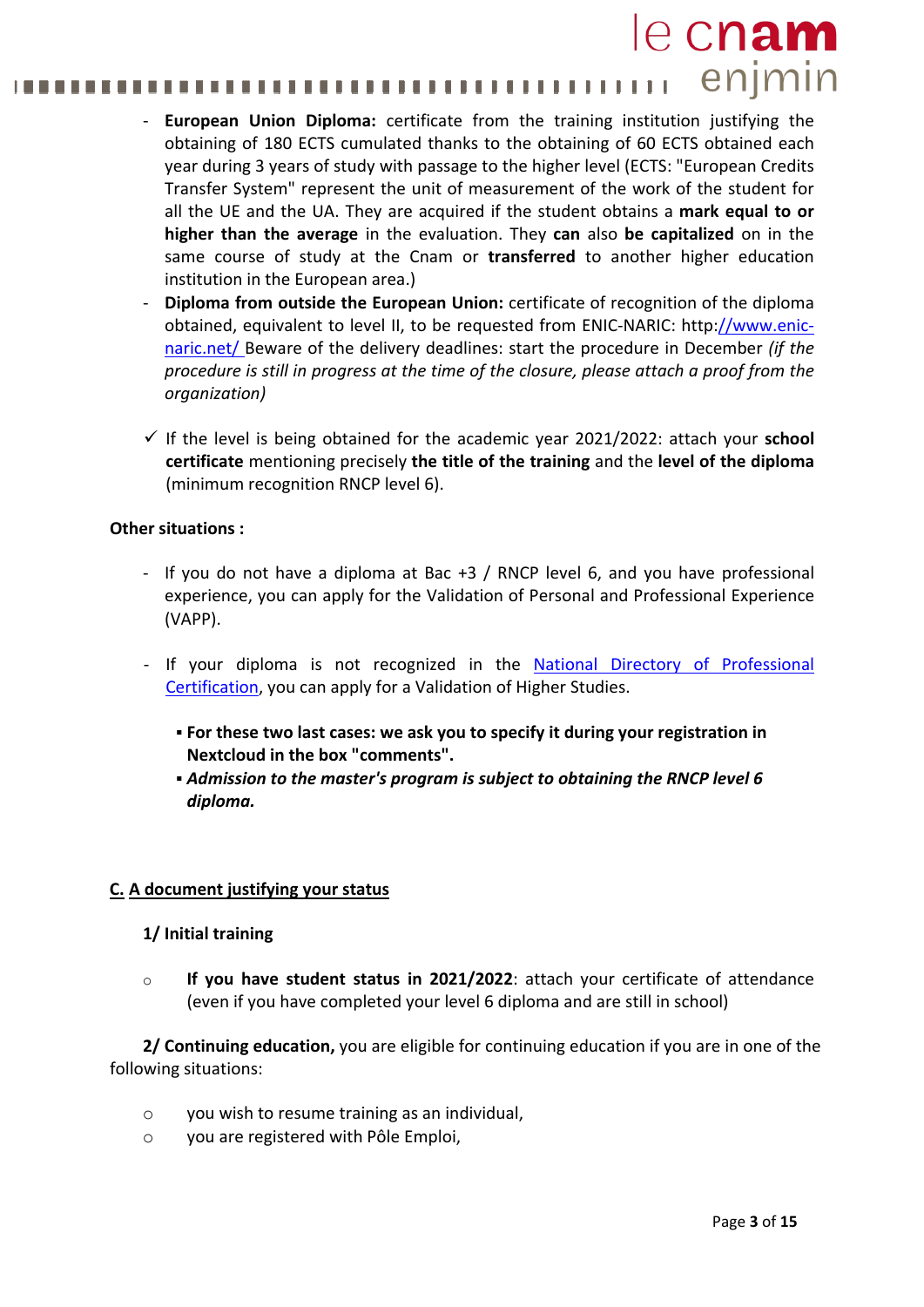#### enjmin 111111 ......... . . .

- o your training is paid for by a third party financer. You will need to justify your presence in training to the latter,
- o you receive an income related to the training (salary/compensation/allowance...),
- o you were already registered in continuing education the previous academic year.

### *Please attach a letter explaining your situation if you meet any of the above criteria and mention it in the "questions, comments or remarks" box on Nextcloud.*

### **D. A curriculum vitae**

We kindly ask you to provide us with a CV in which you will detail your personal, academic and professional background. You will identify explicitly in the form of text, graphics, ... the abilities and skills that differentiate you from other candidates.

### **E. A letter of motivation**

We ask you to write a letter of motivation in which you describe how your background is in line with your desire to enter this master's program.

You will emphasize specific points in your CV that will differentiate you from other candidates. You will emphasize any point of view, personal ideas, convictions, or values that you feel are essential to establishing and adopting a "professional posture. You will also detail your professional project and how being admitted will allow you to accomplish it.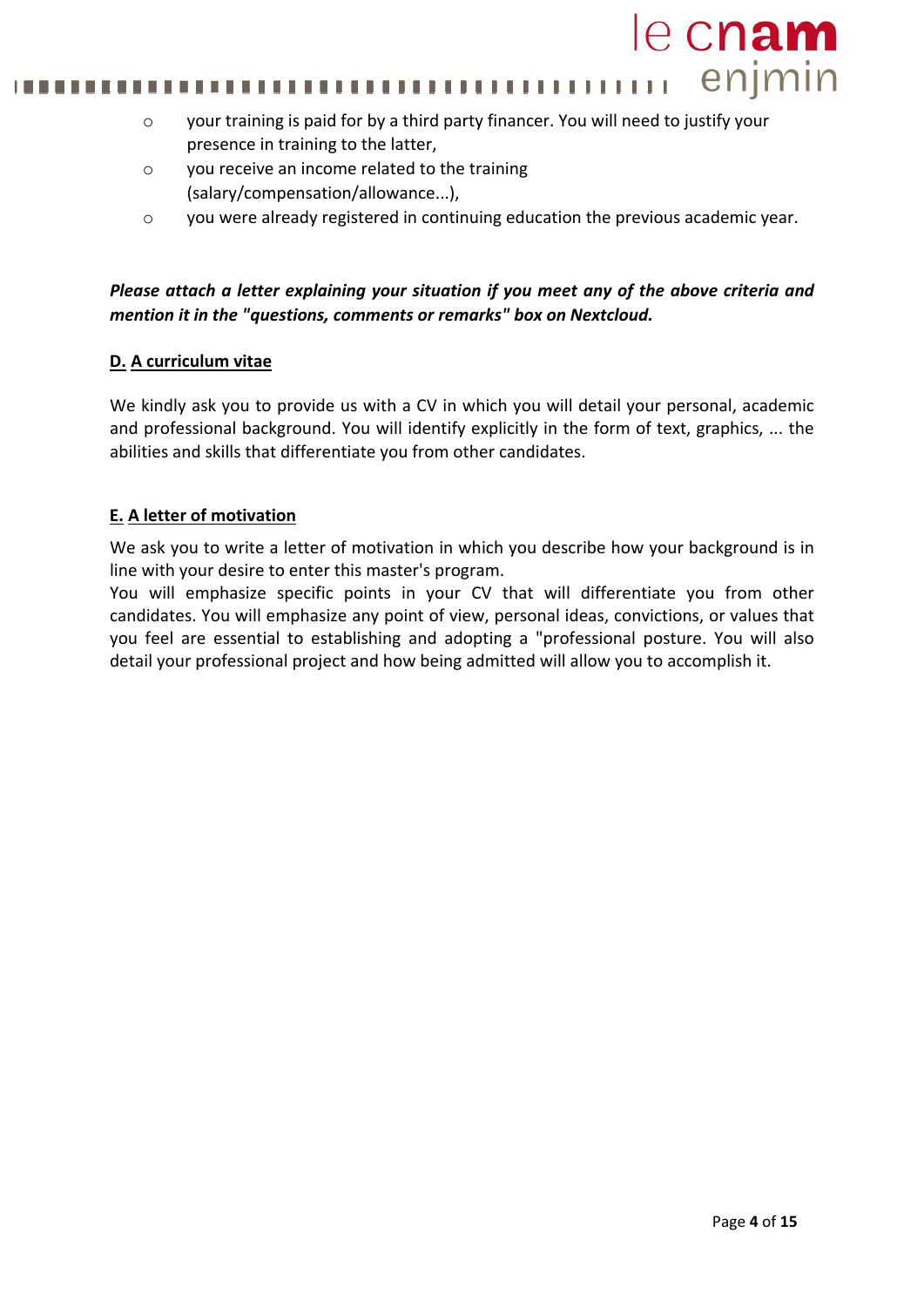mummmmmmmmmmmmmm ............. n n

### **F. Selection of personal achievements**

Ш

### **Show us in 2 pages maximum your personal and professional achievements, below the elements requested by each course:**

| <b>Project management</b> | - A well-constructed and argued development explaining,         |  |
|---------------------------|-----------------------------------------------------------------|--|
|                           | according to you, the elements of coherence between your        |  |
|                           | career and the fact that you want to assume a management        |  |
|                           | function                                                        |  |
|                           | - Examples of taking responsibility in all contexts,            |  |
|                           | followed by a self-evaluation of the skills used                |  |
|                           | - Any other skills and knowledge that can help you adapt to a   |  |
|                           | work environment related to video game and interactive          |  |
|                           | media creation.                                                 |  |
| <b>Visual design</b>      | Portfolio showing your personal or collective creations and     |  |
|                           | achievements: concept art and storyboard, animation, 3D         |  |
|                           | rendering, live action, photography, for projects such as       |  |
|                           | audiovisual, interactive media, games, theater, performance.    |  |
|                           | Choose images that show your artistic and technical sensibility |  |
|                           | (example: include character designs                             |  |
|                           | of at least 3 different graphic styles).                        |  |
| <b>Sound design</b>       | Links to personal or collective creations: sound design and     |  |
|                           | music for audiovisual projects, interactive media, games,       |  |
|                           | theater, performance                                            |  |
| <b>Ergonomics</b>         | Present any elements related to ergonomics/UX that can          |  |
|                           | demonstrate the experiences described in your CV, provide       |  |
|                           | links to your achievements (sites, videos, memoirs, files).     |  |
| Programming               | Present a selection of your achievements, in order to           |  |
|                           | demonstrate your mastery of programming (especially             |  |
|                           | related to video games but not only) and more generally your    |  |
|                           | technical curiosity and creativity (robotics),                  |  |
|                           | network, artistic projects).                                    |  |
| <b>Game design</b>        | - An introduction explaining what interests you most about      |  |
|                           | interactive media (including video games) and what you          |  |
|                           | want to contribute to this field.                               |  |
|                           | - The list of your creative achievements: year, context, short  |  |
|                           | description, and what you did there (Examples: interactive      |  |
|                           | media, installations, classic games, writings, drawings,        |  |
|                           | photographs, textile creations, video games, music,             |  |
|                           | videos).                                                        |  |
|                           | - A detailed presentation of one of your achievements           |  |
|                           | explaining your objectives and your personal contribution       |  |
|                           | to this project.                                                |  |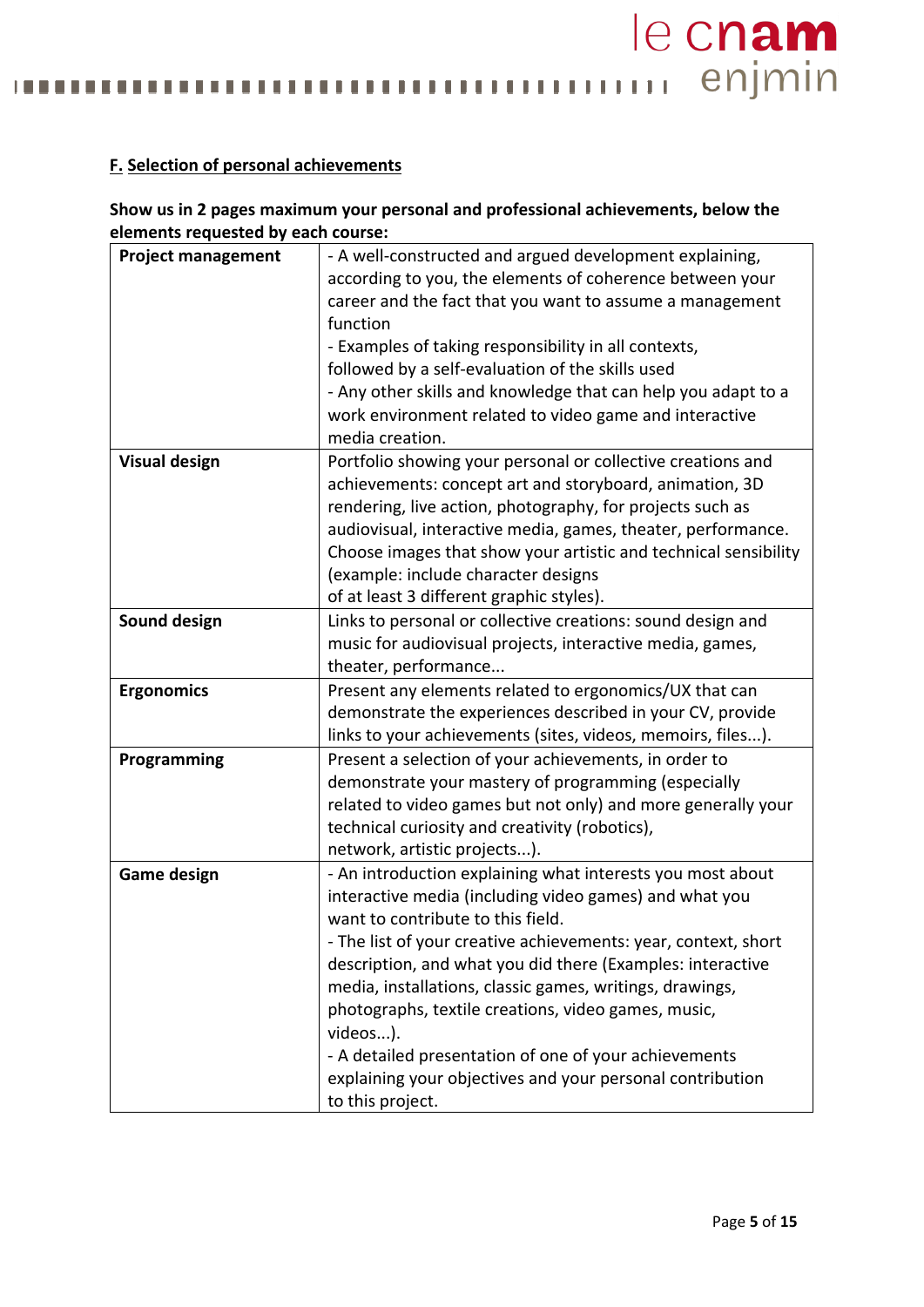### le cnam enjmin ........ ш

### **G. A certificate proving your mastery of the French language for non-French speaking students (level B2).**

The first selection by the jury will be made on the basis of the CV, the letter of motivation and the selection of personal achievements, so we ask you to take the greatest care.

The jury will pay particular attention to the quality of your writing, the precision of your arguments, the originality of your presentation and your understanding of the expectations contained in points D to F explained above in II of Part 1.

**Any incomplete file on January 28, 2022 after 3:00 pm will not be considered.**

Please note that failure to comply with the formal requirements may also result in elimination.

*(We advise you to create your administrative file as of December 17, then to deposit the supporting documents as you go along, but before the closing date).*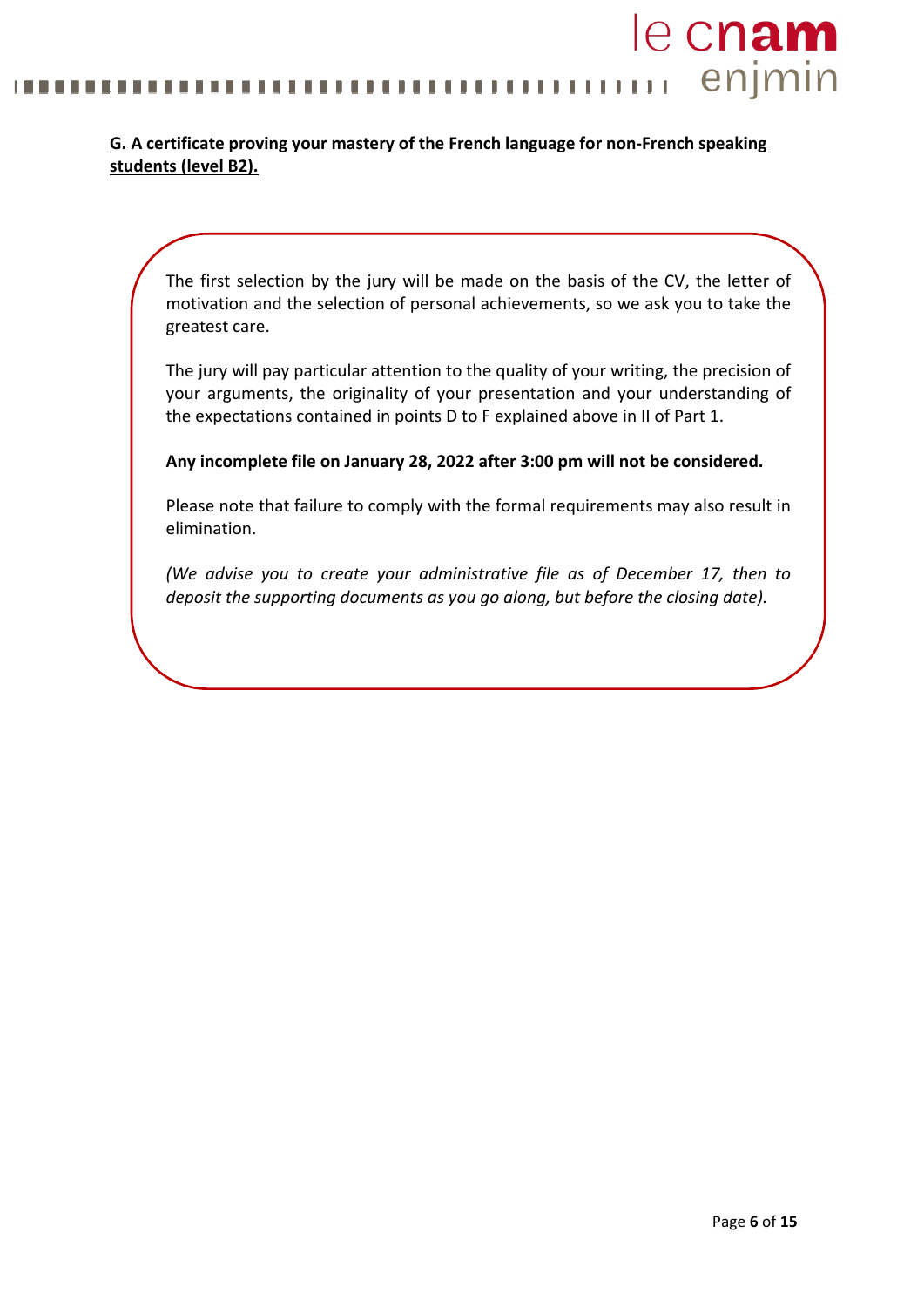# le cnam enjmin . . . . . . . . . . . . .

# **Part 2: creative file (to be submitted on our platform between December 17, 2021 and January 28, 2022, 3:00 pm)**

**The 2022 topic is:**

# **"Walking is the way" by Antonio MACHADO (1875-1939)**

*Walker, these are your tracks This path, and nothing more; Walker, there is no path, The path is built by walking. The path is built by walking, And looking back we see the path that we will never tread again. Walker, there is no path, only wakes on the sea.*

*Translation by José Parets-LLorca*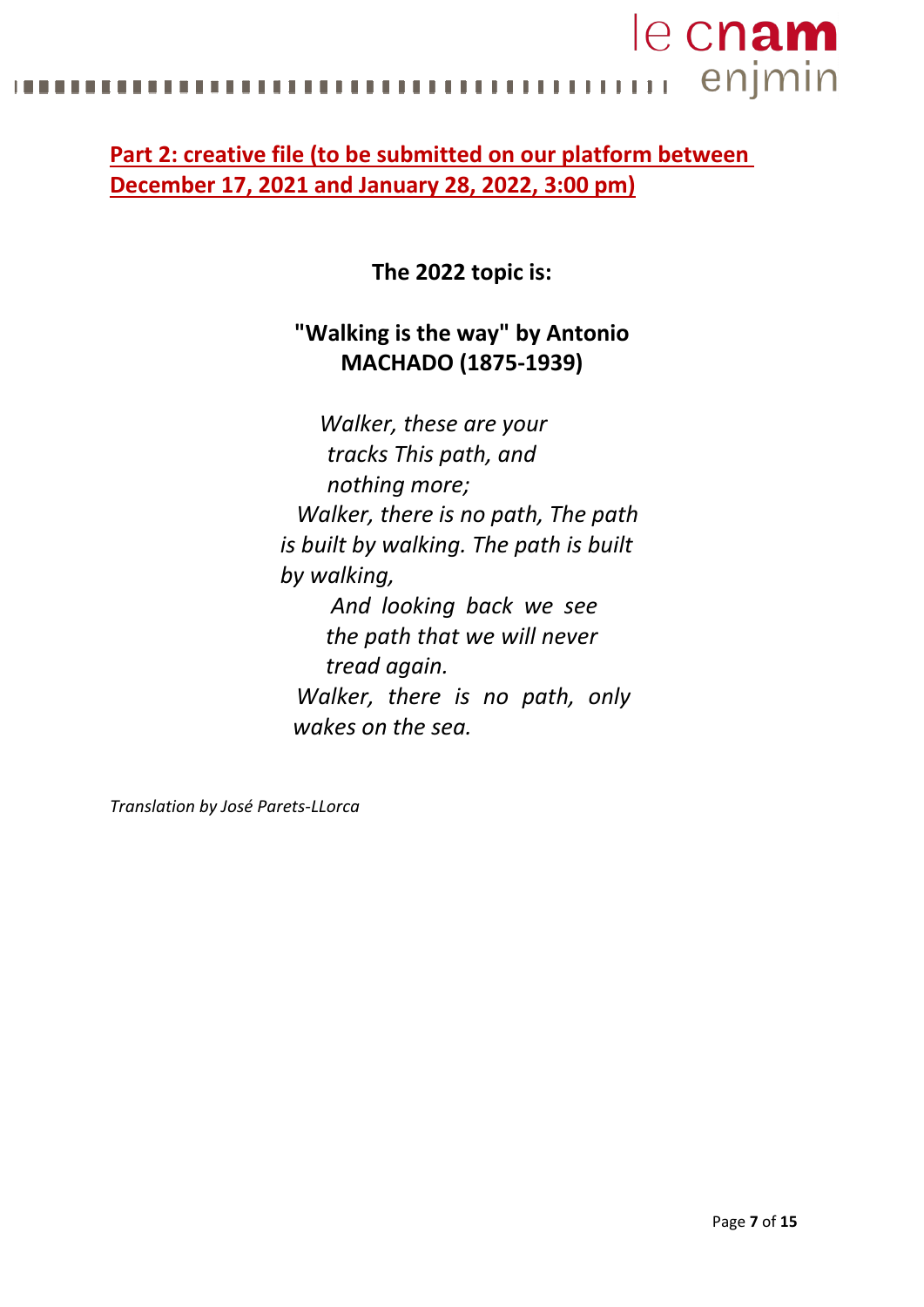#### enjmin 111111 ,,,,,,,,,,,,,

### **You must submit your creative file on our platform before January 28, 2022, 3:00 pm.**

The aim of this creative file is to show an interest and a capacity for reflection, innovation and creativity on the issue of interactive media in relation to the course requested, **all in relation to the subject proposed.**

There are no constraints related to the nature of the proposal: video game (adventure, roleplaying game, strategy, classic puzzle game or any other original form to be specified), transmedia work, alternate reality game, digital toy, interactive installation... or the nature of the envisaged platform (board game, game on PC, consoles, cell phone or any mixed form).

The dossier sent can be in landscape or portrait format, typed, font size 12, 1.5 line spacing and standard 2.5 cm margins. The creative dossier (common part and specific part of the course) must not exceed a maximum of 15 pages (excluding cover page and table of contents).

Please note that failure to comply with these formal requirements may result in elimination.

#### **The components of the creative brief are:**

### **I. Part common to all courses (6 points)**

Part to be written in A4 format, font 12, 1.5 line spacing and classic margins of 2.5 cm, *between 2000 and 2500 characters without counting spaces per page.*

You must propose a game project related to the given topic in 2 pages maximum broken down as follows:

- 1. A quick description of the game, its universe and its scenario (1/4 page)
- 2. A description of the experience and the functioning of the interactivity
- 3. Visual inspirations of your universe, of your characters (moodboard)
- 4. Sound inspirations from your world
- 5. The technical description of a technical issue raised by your project
- 6. Description of the target audience, who is your game for? Describe at least 3 specific characteristics of this audience and how you will address them (platform, console, museum, mobile, ...)

**For each of the last 5 questions (2 to 6), you must give your inspirational references from video game and non-video game culture; explain their relationship to your proposal.**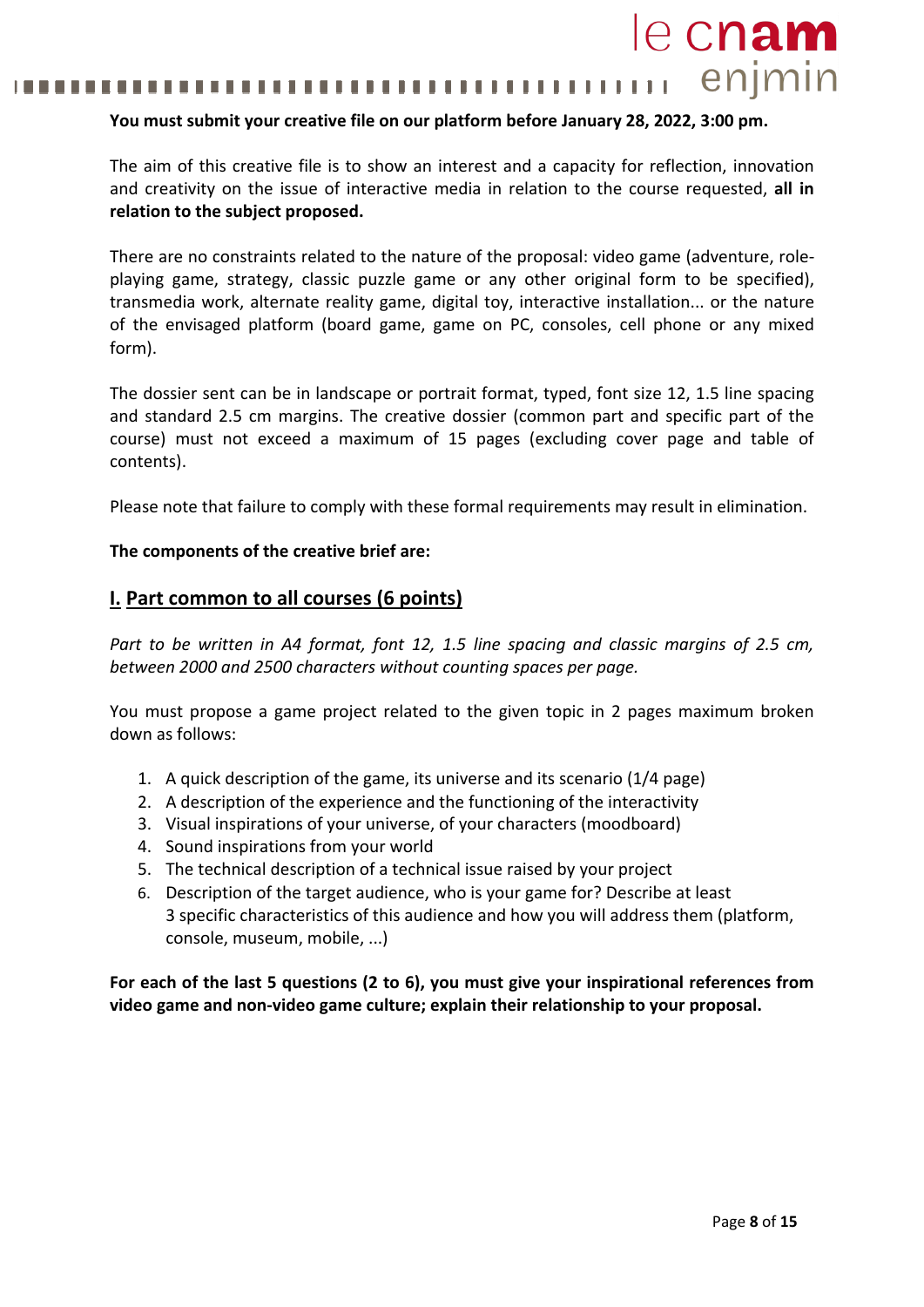#### enjmin i.  $11111111111$ <u>. . . . .</u> T I . . . . 1 I I I п n m п п л

# **II. Specific part according to the chosen course, according to the given subject (14 points)**

*Part to be written in A4 format, font 12, 1.5 line spacing and classic margins of 2.5 cm.*

You must answer the questions below according to the chosen course and in relation to the given topic:

| <b>Project management</b> | The file should include a reasoned description of:                                                                     |  |
|---------------------------|------------------------------------------------------------------------------------------------------------------------|--|
|                           | - Methods and adapted project management tools that you                                                                |  |
|                           | plan to use, justifying your choices (1 to 3 pages),                                                                   |  |
|                           | - Major principles of team motivation (1 to 3 pages): identify                                                         |  |
|                           | which of the levers of employee motivation are the basis for                                                           |  |
|                           | leading a work team,                                                                                                   |  |
|                           | What strategy should be put in place to accompany the                                                                  |  |
|                           |                                                                                                                        |  |
|                           | change (1 to 3 pages): A restructuring must take place in your<br>team. Your employees are competent, they have always |  |
|                           |                                                                                                                        |  |
|                           | shown themselves to be up to their tasks in the past.                                                                  |  |
|                           | However, they                                                                                                          |  |
|                           | have difficulty admitting the reasons for this restructuring of                                                        |  |
|                           | activities. [14 points]                                                                                                |  |
|                           |                                                                                                                        |  |
| <b>Visual design</b>      | The file (3 to 7 pages) must include a reasoned                                                                        |  |
|                           | description of:                                                                                                        |  |
|                           | - The visual charter of the game (5 original images minimum):                                                          |  |
|                           | * the aesthetic choices with a visual moodboard (references),                                                          |  |
|                           | * the different types of images,                                                                                       |  |
|                           | * the uses of each type of image in the game,                                                                          |  |
|                           | * their relationship to interactivity,                                                                                 |  |
|                           | * the technical means proposed for the integration of                                                                  |  |
|                           | the image in the game.                                                                                                 |  |
|                           | - Animated sequence, photographic (animated photo novel) or                                                            |  |
|                           | An animated cartoon between 10 and 30 seconds,                                                                         |  |
|                           | illustrating this charter will be appreciated. [14 points]                                                             |  |
| Sound design              | The file should include a reasoned description of:                                                                     |  |
|                           | - From the game's sound charter (1 to 5 pages) document                                                                |  |
|                           | detailing:                                                                                                             |  |
|                           | * the aesthetic choices with an audio moodboard (references),                                                          |  |
|                           | * the different types of sounds,                                                                                       |  |
|                           | * the uses of each type of sound in the game,                                                                          |  |
|                           | * their relationship to interactivity,                                                                                 |  |
|                           | * the technical means proposed for the integration of sound                                                            |  |
|                           | in the game.                                                                                                           |  |
|                           | - Four sounds or sound sequences between 10 and                                                                        |  |
|                           | 30 seconds illustrating this charter.                                                                                  |  |
|                           | - How these sounds are made (2-3 pages). [14                                                                           |  |
|                           | points]                                                                                                                |  |
|                           |                                                                                                                        |  |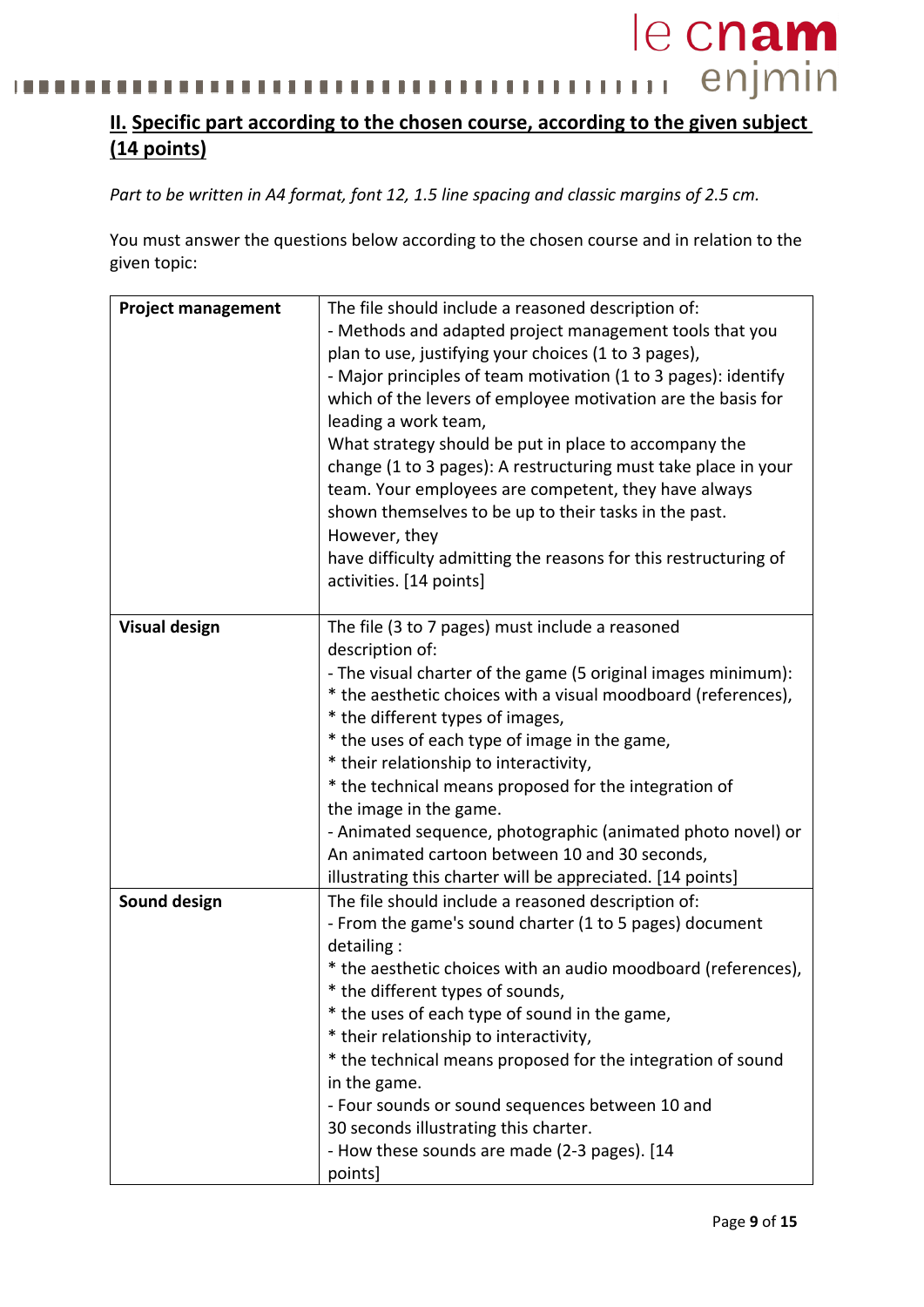# le cnam ......... H

| <b>Ergonomics</b>  | Detailed presentation of a model, a theory, a scientific<br>study from the humanities. Cite references [9 points] (6<br>pages).                                                                                                                                                                                                                                                                                                                              |  |
|--------------------|--------------------------------------------------------------------------------------------------------------------------------------------------------------------------------------------------------------------------------------------------------------------------------------------------------------------------------------------------------------------------------------------------------------------------------------------------------------|--|
|                    | Explain how and why what you chose in the previous<br>question can be applied to video games. Give illustrated<br>examples based on the game you propose in the creative<br>brief [5 points] (4 pages).                                                                                                                                                                                                                                                      |  |
| Programming        | You will present a complex/innovative technical problem of<br>your choice, related to video game programming and inspired<br>or not by your game proposal. We advise you to choose a<br>problematic that allows you to showcase your technical skills<br>and that presents a real challenge.                                                                                                                                                                 |  |
|                    | Description of the problem: what is the general technical issue<br>and the specific aspect you wish to address % page [2 points]                                                                                                                                                                                                                                                                                                                             |  |
|                    | references related<br>Bibliography: cite<br>a few<br>to<br>your<br>problematic, for each reference, explain the contribution to<br>your problematic 1 page to 2 pages [6 points]                                                                                                                                                                                                                                                                             |  |
|                    | Description of your solution: describe the technical choices<br>that should allow the resolution of your particular problem 1<br>to 2 pages [6 points]                                                                                                                                                                                                                                                                                                       |  |
|                    |                                                                                                                                                                                                                                                                                                                                                                                                                                                              |  |
|                    | Detailed description of the proposal of the common file (8                                                                                                                                                                                                                                                                                                                                                                                                   |  |
| <b>Game design</b> | pages)<br>Presentation of the targeted experience and the elements<br>allowing its implementation, illustrated with a screen mockup.<br>Detailed presentation of the interactivity (example: gameplay<br>loop in a video game), including a schematic or storyboard of<br>the operation.<br>Short description of the universe, the characters and<br>the story.<br>Description of an interaction sequence of about 5 minutes<br>(which is not the tutorial). |  |
|                    | Other concepts (2 pages)                                                                                                                                                                                                                                                                                                                                                                                                                                     |  |
|                    | 2 other concepts inspired by the subject.<br>Process (1 page)<br>Explanation of the creative process used to come up with ideas,<br>explore them, and then the reasoning that led you to choose the<br>main proposal over the other two concepts.                                                                                                                                                                                                            |  |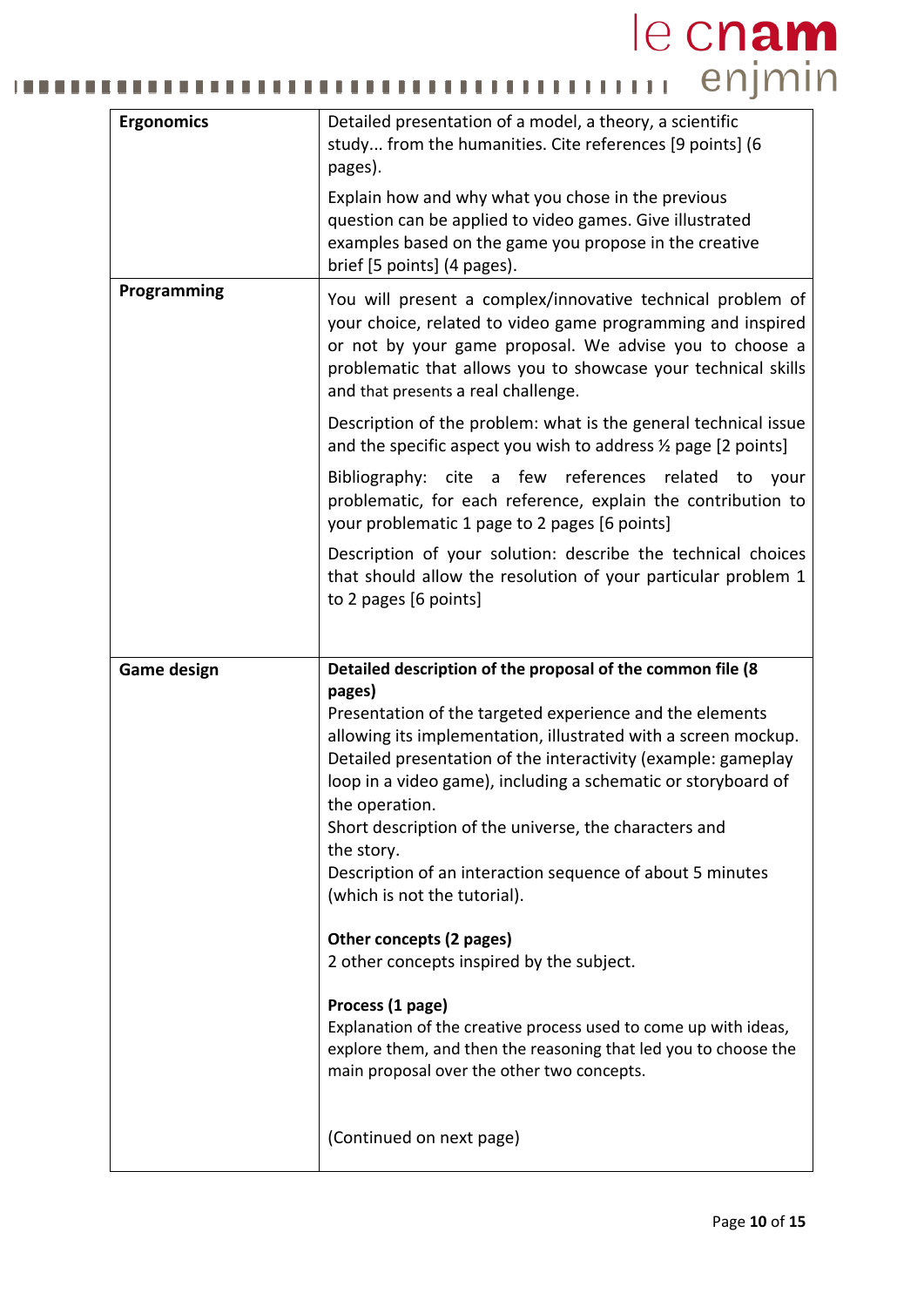# le cnam enjmin  $1 + 1 + 1$ n n

| The specific part will be evaluated according to the following |
|----------------------------------------------------------------|
| cross-cutting criteria:                                        |
| [5 points] Quality of the proposals: coherence, elegance,      |
| relevance, originality.                                        |
| [3 points] Editorial form: layout, readability of information  |
| (hierarchy, formatting), readability of the document, syntax   |
| and vocabulary, clarity, concision, synthesis.                 |
| [3 points] Visuals: relevance and clarity of diagrams,         |
| illustrations, tables,                                         |
| [3 points] Conviction: that generates the desire to see the    |
| proposal develop (through the descriptions of the proposal     |
| and                                                            |
| not through an argument)                                       |

### **Administrative procedures**

# *Incomplete applications received after 3:00 pm on January 28, 2022 will not be considered.*

Within 3 weeks after the closing, you will receive an acknowledgement of receipt by email confirming the admissibility of your file.

If we need additional information, we will contact you directly by e-mail via the address for tracking files: [candidature.enjmin@lecnam.net.](mailto:candidature.enjmin@lecnam.net)

Then, your file will be examined by a jury of teachers.

## The online admission of the written exams will take place **on March 15, 2022 (3:00 pm).**

The list of those admitted to the written exams will be published by candidate number and will mention only the courses*.* 

*Direct admission to the seconde year is only possible within the framework of official relations with partner schools.*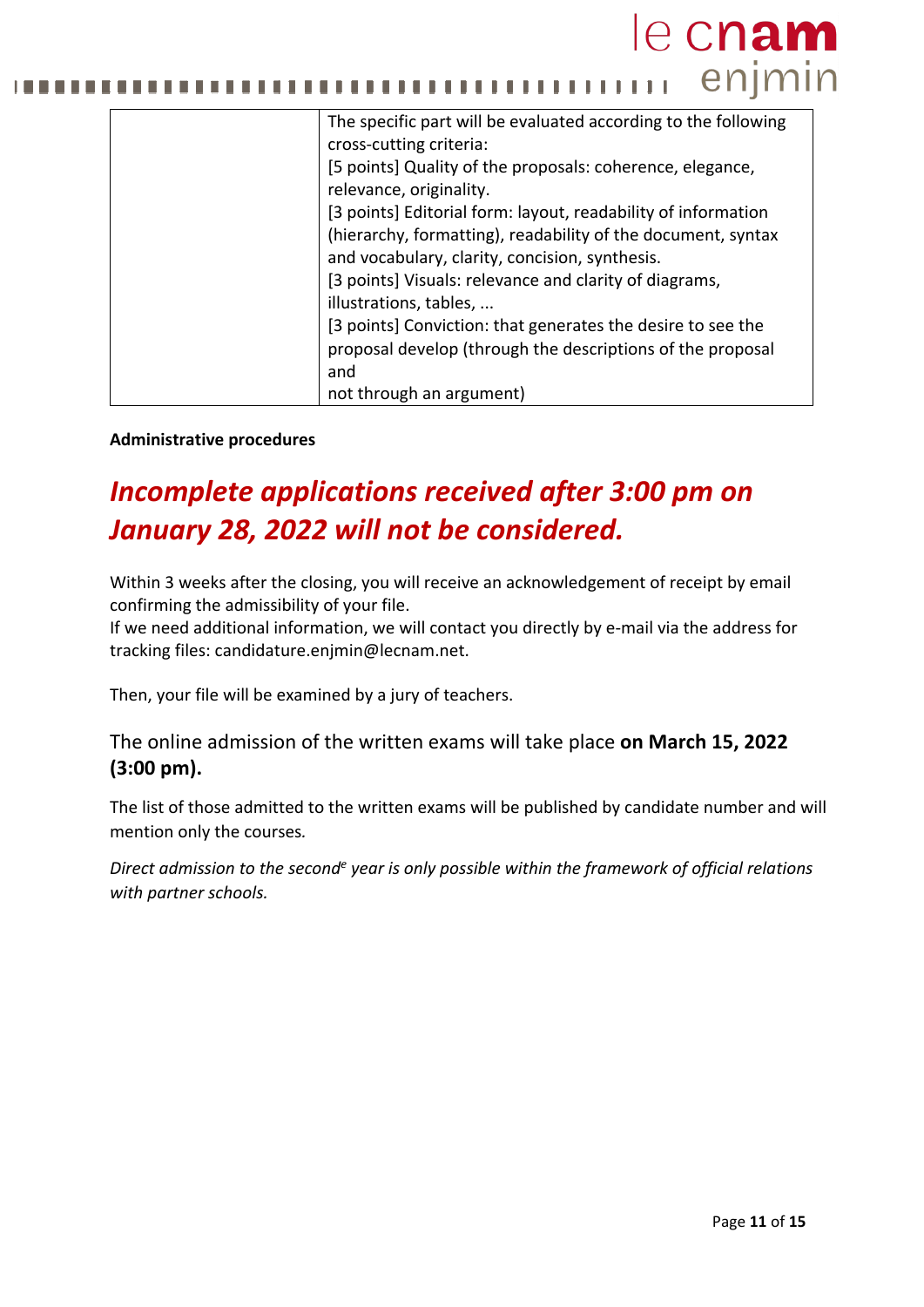enjmin . . . . . .

# **Part 3 : the writings**

If your application is accepted at the administrative level and your creative file is retained by the jury, you must take two written tests according to the chosen course:

- an English test corresponding to the B2 level of the TOEIC
- Technical MCQs for applicants to the programming and sound design courses

-Open questions for project management, visual design, ergonomics and game design.

The written tests will be held online **on Saturday, April 2, 2022.**

For these written tests, you will need to isolate yourself in a quiet place so as not to disturb the smooth running of the exams. Beforehand, make sure you have a computer and a good internet connection, a webcam and a functional microphone.

*We ask that candidates benefiting from a third party time to inform us as soon as possible and to send us a document justifying their request for the current academic year.*

## **Part 4 : the orals**

The oral admission list will be posted on **April 25, 2022 (3:00 pm).**

The list of those admitted to the orals will be published by candidate number and will mention only the courses*.* 

If you pass the written exams, you must take a 30-minute oral exam that will take place in Angoulême or via Teams between **May 16 and 20, 2022.**

The interview will be conducted in French but you will be asked a question in English and you will have to answer in English.

Depending on the course, the oral exams will be different, please see below: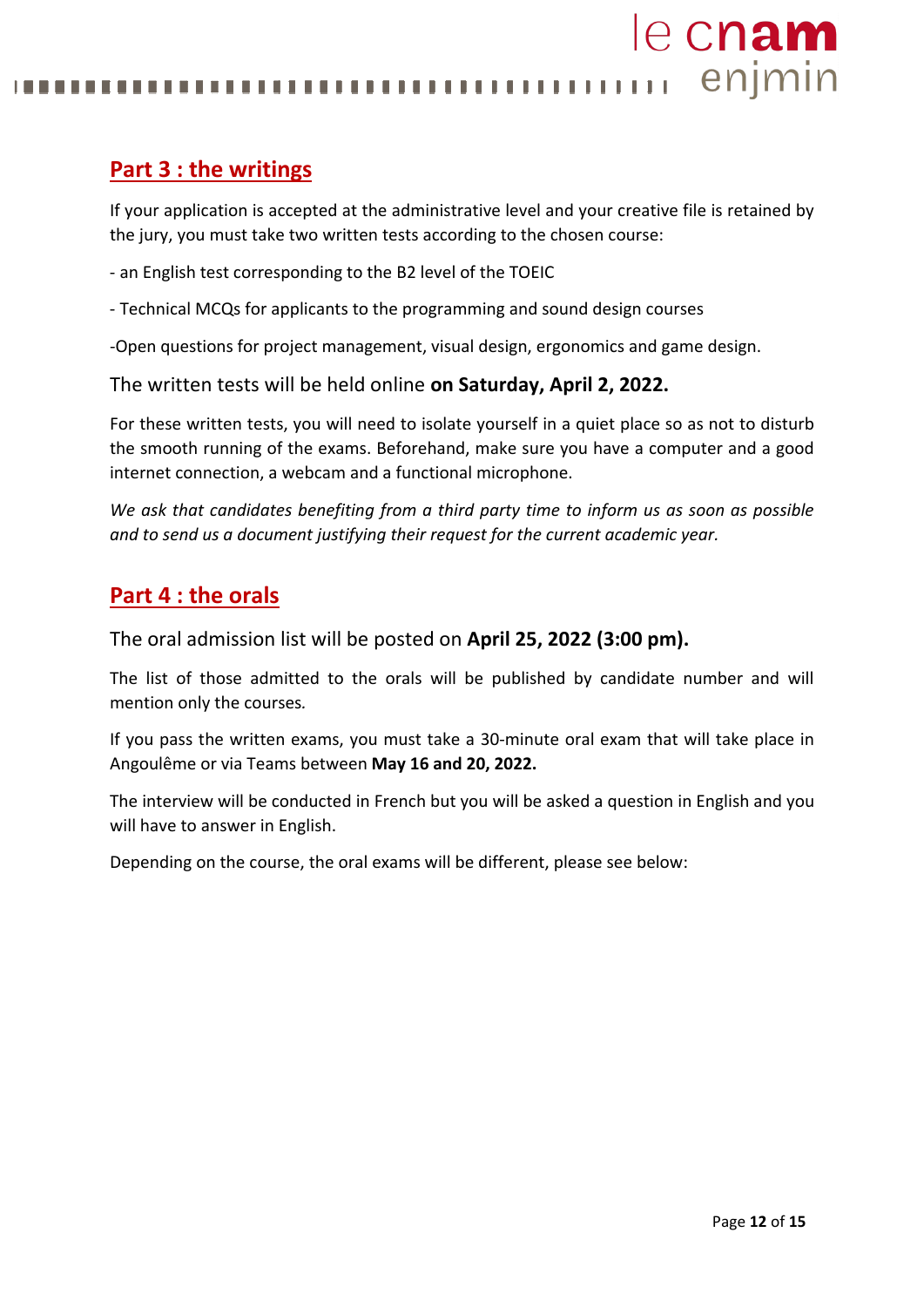#### le cnam III enjmin п п ш п . . . . n n п

| <b>Course</b>           | <b>Oral form</b>                                                                                                                                                                                                                                                                                                                                                                                                                                                                                                                                                                                                                                                              |  |
|-------------------------|-------------------------------------------------------------------------------------------------------------------------------------------------------------------------------------------------------------------------------------------------------------------------------------------------------------------------------------------------------------------------------------------------------------------------------------------------------------------------------------------------------------------------------------------------------------------------------------------------------------------------------------------------------------------------------|--|
| Project<br>management   | A semi-structured interview in 2 steps:<br>1/10-minute presentation (without the use of a support) explaining,<br>according to the person, the elements of coherence between his or<br>her career path and the fact that he or she wants to assume a<br>management position<br>2/20-minute question-and-answer session on the following topics<br>very diverse topics related to "posture", reactions,<br>comments,                                                                                                                                                                                                                                                           |  |
| <b>Visual</b><br>design | Before the oral, select 3 pieces of work that you have created (or co-<br>created): projects, productions, films, games, images that show us<br>your identity as a future artistic director; this selection will be<br>presented to the jury for 15 minutes on the day of the oral. This will be<br>followed by a 10-minute question-and-answer session with the jury.<br>Portfolio welcome.                                                                                                                                                                                                                                                                                  |  |
| <b>Sound</b><br>design  | 15-minute defense on the work presented in the creative file, followed<br>by a 15-minute question-and-answer session with the<br>jury.                                                                                                                                                                                                                                                                                                                                                                                                                                                                                                                                        |  |
| <b>Ergonomics</b>       | 15-minute defense on the work presented in the creative file<br>followed by 15 minutes of question and answer with the jury.                                                                                                                                                                                                                                                                                                                                                                                                                                                                                                                                                  |  |
| Programming             | 15-minute presentation on the work presented in the creative file,<br>followed by 15 minutes of question-and-answer session with the jury.                                                                                                                                                                                                                                                                                                                                                                                                                                                                                                                                    |  |
| <b>Game design</b>      | A semi-structured interview in 2 steps:<br>1/ You will have 60 minutes to imagine a game concept constrained<br>by a videogame genre and one of the two themes you have chosen.<br>You will have 2 minutes and 30 seconds to present the concept to us,<br>using a drawing support in the room if you wish. You are allowed to<br>write down what you are going to say on paper and to read it, but you<br>will not be able to exceed the 2 minutes and a half presentation time.<br>The presentation will be followed by some questions from the jury.<br>2/ A 20-minute question-and-answer session on your motivation,<br>career path and achievements. Portfolio welcome. |  |

The online admission to the master's program will take place **on May 30, 2022**  (3:00 pm).

The list of admitted students will be published by applicant number and will only mention the courses*.* 

*Admission subject to obtaining the current diploma or validation of the minimum level.*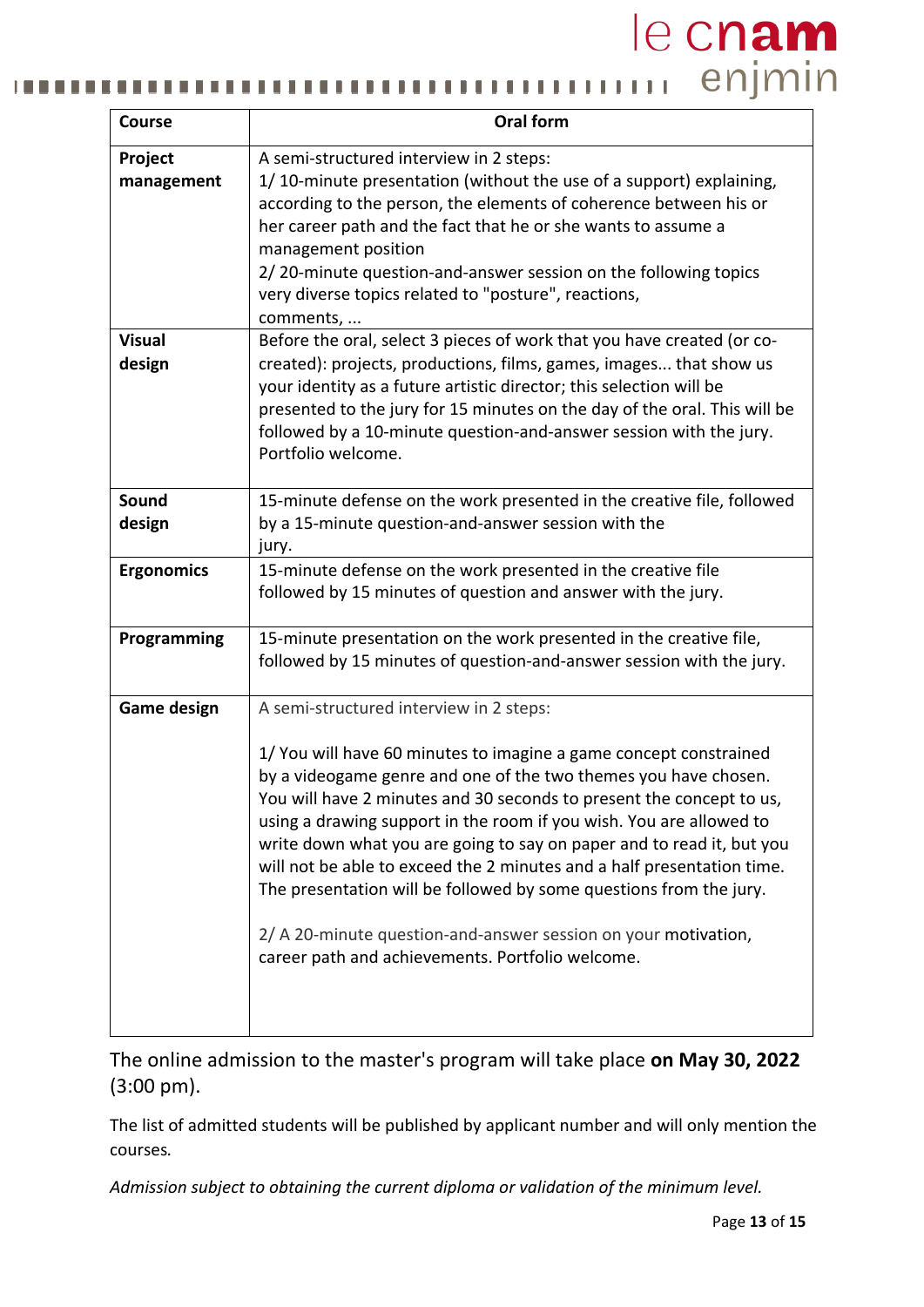mummmmm enjmin . . . . . п П  $\blacksquare$ .,

| <b>Course</b>                | <b>Pre-requisites</b>                                                                                                                                                                                                                                                                                                                 | Pre-requisites appreciated                                                                                                                                                                                                                     |
|------------------------------|---------------------------------------------------------------------------------------------------------------------------------------------------------------------------------------------------------------------------------------------------------------------------------------------------------------------------------------|------------------------------------------------------------------------------------------------------------------------------------------------------------------------------------------------------------------------------------------------|
| <b>Management</b><br>project | All types of training                                                                                                                                                                                                                                                                                                                 |                                                                                                                                                                                                                                                |
| <b>Visual</b><br>design      | Proven experience in image<br>design, knowledge and practice<br>in drawing, photography, film,<br>animation, proven practice in<br>editing software and image<br>transformation effects, proven<br>experience in teamwork.<br>Extensive general and artistic<br>culture.                                                              | Practice in animation, literature,<br>comics, film shooting, fiction and<br>documentary, approach to editing<br>software, image manipulation, 3D<br>animation, experience in<br>interactive media.                                             |
| Sound<br>design              | Proven experience in sound<br>design, knowledge and practice<br>in digital audio, autonomy in<br>studio (recording, mixing),<br>proven practice in editing<br>software and sound<br>transformation effects, proven<br>experience in image and sound<br>editing, experience in interactive<br>media, proven experience in<br>teamwork. | Musical practice, outdoor<br>recording, approach to audio<br>engines. Sound culture.                                                                                                                                                           |
| <b>Ergonomics</b>            | Bachelor's degree or equivalent<br>psychology,<br>sociology,<br>in<br>cognitive science or other<br>discipline<br>related<br>to<br>ergonomics/UX.                                                                                                                                                                                     | Experiences/skills<br>demonstrating the sense of<br>contact (animation,<br>supervision, )                                                                                                                                                      |
| Programming                  | Bachelor's degree or equivalent<br>in programming                                                                                                                                                                                                                                                                                     | C++, Unity, UNREAL                                                                                                                                                                                                                             |
| <b>Game design</b>           | Creativity, rigor, ability to<br>analyze and synthesize, oral and<br>written communication skills, at<br>least one experience in creation<br>(artistic, digital).                                                                                                                                                                     | All unexpected skills and<br>knowledge that you will be able to<br>put at the service of the creation<br>of interactive media and video<br>games, all skills and knowledge<br>related to the creation of video<br>games and interactive media. |

### **NB: A proposed vision of the expectations by path and the desired prerequisites**